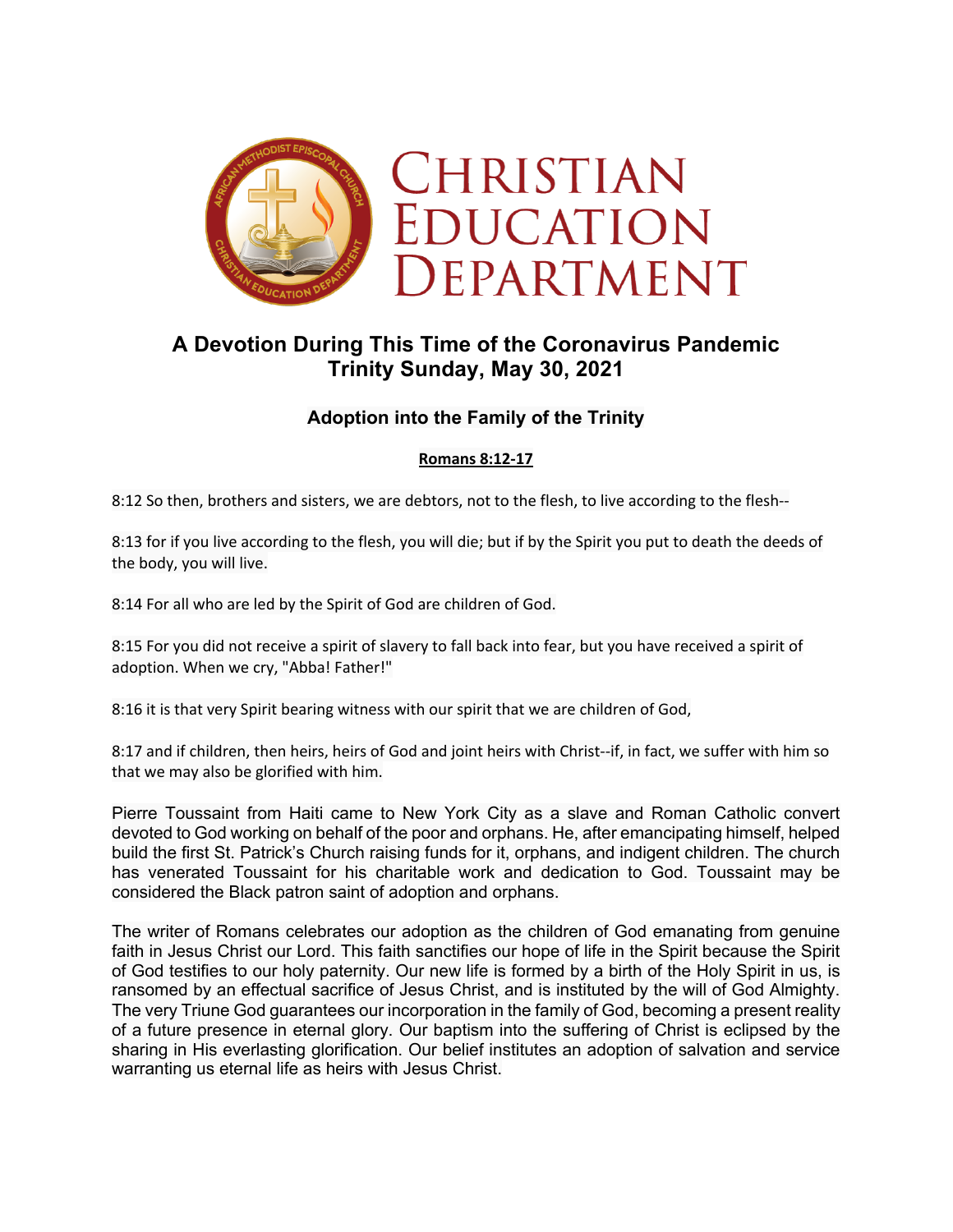On this Trinity Sunday, let us continue to worship, witness, and work for God and the beloved community as the adopted children of God, blessing others and the Kingdom now and forevermore.

**TALK:** Take a moment to be silent, reflect, and share (write down)—Reflecting on the scripture, share a time/instance when you have trusted adoption into community as a guiding principle. How did this experience make you feel or direct you?

#### Read or recite the Apostle's Creed, our Affirmation of Faith

I believe in God the Father Almighty, maker of heaven and earth and in Jesus Christ, His only Son, our Lord who was conceived by the Holy Spirit, born of the Virgin Mary, suffered under Pontius Pilate, was crucified, dead and buried; the third day He arose from the dead, He ascended into heaven and sitteth on the right hand of God the Father Almighty; from thence He shall come to judge the quick and the dead. I believe in the Holy Spirit, the Church Universal, the communion of the saints, the forgiveness of sins, the resurrection of the body, and the life everlasting.

**PRAY:** Almighty and everlasting God, you have given to us, your servants, grace by the confession of a true faith, to acknowledge the glory of the eternal Trinity, and in the power of the Divine Majesty to the Unity. We beseech you that you would keep us steadfast in this faith and worship and bring us at last to see you in your one and eternal glory, O Father with the Son, and the Holy Ghost who lives and reigns, one God, forever and ever. Amen.

*Adaption from The Book of Common Prayer*

# **ACT:**

1. Join an existing church group, reflecting on your inclusion and welcome. Discuss your perceptions with the group. Journal your experience and reflect on your faith journey. Do what you can to protect the health of others and yourself by practicing social distancing as much as possible, washing your hands often, wearing face covering to help prevent the spread of COVID-19, and prayerfully considering getting the vaccine when it is available—See: http://www.amechealth.org.

2. See also the craft activity that accompanies this devotion.

# **Song:**

#### Holy, Holy, Holy! Lord God Almighty AMEC Hymnal, #25

- 1. Ho-ly, ho-ly, ho-ly! Lord God Al-might-y! Ear-ly in the morn-ing our song shall rise to Thee; Ho-ly, ho-ly, ho-ly! mer-ci-ful and might-y; God in three per-sons, bless-ed Trin-i-ty!
- 2. Ho-ly, ho-ly, ho-ly! All the saints a-dore Thee, Cast-ing down their gold-en crowns a-round the glass-y sea; Cher-u-bim and ser-a-phim fall-ing down be-fore Thee, Which wert, and art, and ev-er-more shalt be.